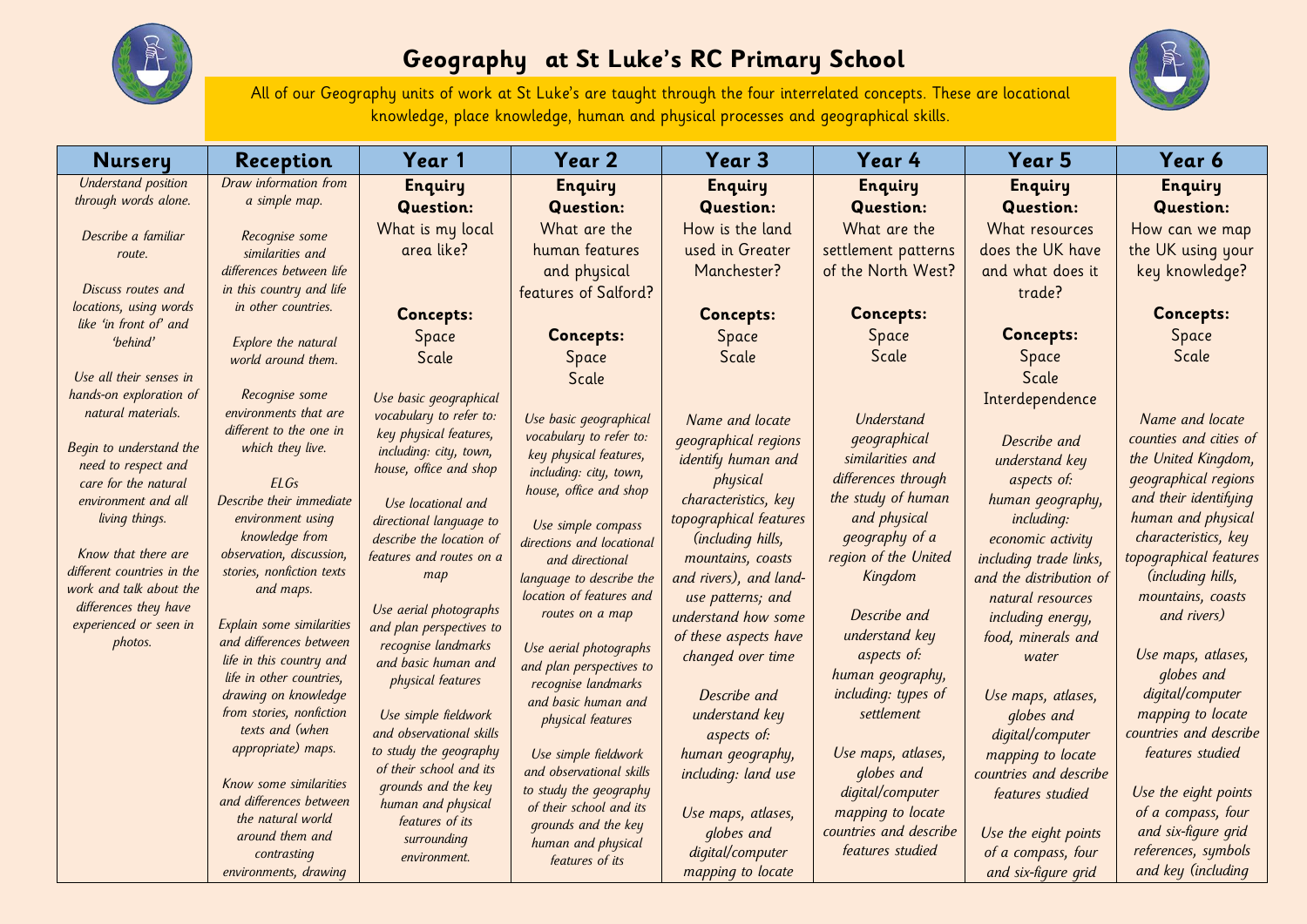| on their experiences and | surrounding  | countries and describe  | Use the eight points   | references, symbols   | the use of Ordnance    |
|--------------------------|--------------|-------------------------|------------------------|-----------------------|------------------------|
| what has been read in    | environment. | features studied        | of a compass, four     | and key (including    | Survey maps) to build  |
| class.                   |              |                         | and six-figure grid    | the use of Ordnance   | their knowledge of     |
|                          |              | Use the eight points    | references, symbols    | Survey maps) to build | the United Kingdom     |
| <b>Understand</b> some   |              | of a compass, four      | and key (including     | their knowledge of    | and the wider world    |
| important processes and  |              | figure grid references, | the use of Ordnance    | the United Kingdom    |                        |
| changes in the natural   |              | symbols and key         | Survey maps) to build  | and the wider world   | Use fieldwork to       |
| world around them,       |              | (including the use of   | their knowledge of     |                       | observe, measure,      |
| including the seasons.   |              | <b>Ordnance Survey</b>  | the United Kingdom     |                       | record and present     |
|                          |              | maps) to build their    | and the wider world    |                       | the human and          |
|                          |              | knowledge of the        |                        |                       | physical features in   |
|                          |              | United Kingdom and      | Use fieldwork to       |                       | the local area using a |
|                          |              | the wider world         | observe, measure,      |                       | range of methods,      |
|                          |              |                         | record and present     |                       | including sketch       |
|                          |              | Use fieldwork to        | the human and          |                       | maps, plans and        |
|                          |              | observe, measure,       | physical features in   |                       | graphs, and digital    |
|                          |              | record and present      | the local area using a |                       | technologies.          |
|                          |              | the human and           | range of methods,      |                       |                        |
|                          |              | physical features in    | including sketch       |                       |                        |
|                          |              | the local area using a  | maps, plans and        |                       |                        |
|                          |              | range of methods,       | graphs, and digital    |                       |                        |
|                          |              | including sketch        | technologies.          |                       |                        |
|                          |              | maps, plans and         |                        |                       |                        |
|                          |              | graphs, and digital     |                        |                       |                        |
|                          |              | technologies.           |                        |                       |                        |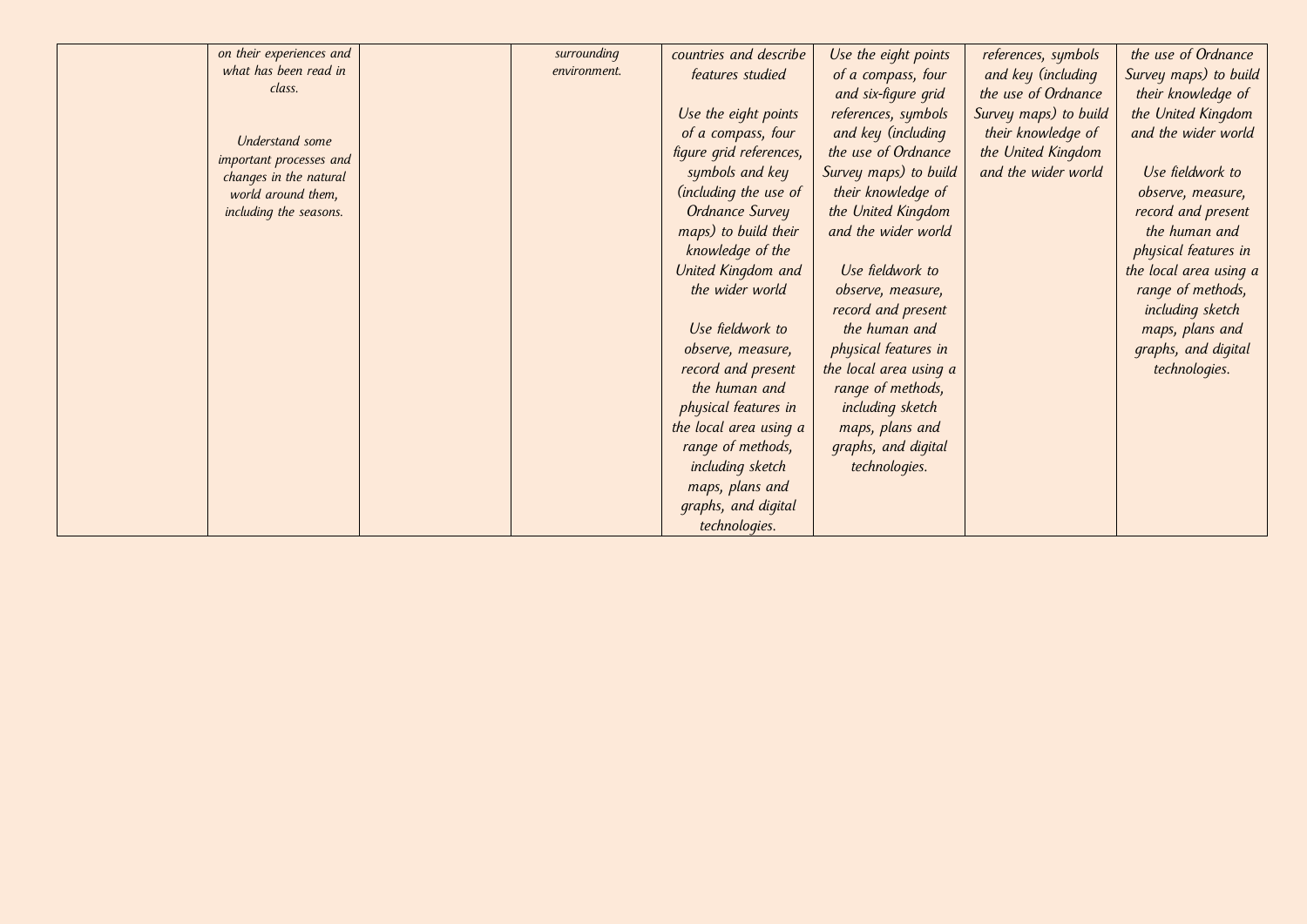| <b>Enquiry</b>                          | <b>Enquiry</b>                           | <b>Enquiry</b>          | <b>Enquiry</b>                   | <b>Enquiry</b>                            | <b>Enquiry</b>                     |
|-----------------------------------------|------------------------------------------|-------------------------|----------------------------------|-------------------------------------------|------------------------------------|
| <b>Question:</b>                        | <b>Question:</b>                         | <b>Question:</b>        | <b>Question:</b>                 | <b>Question:</b>                          | <b>Question:</b>                   |
| Would you prefer                        | How and where do                         | How does the            | How diverse is                   | Does the world                            | Why is the climate                 |
| to live in the town,                    | people live around                       | culture in France       | Europe?                          | depend on South                           | of North America                   |
| city or                                 | the world?                               | differ to the UK?       |                                  | America?                                  | so diverse?                        |
| countryside?                            |                                          |                         |                                  |                                           |                                    |
|                                         |                                          |                         |                                  |                                           |                                    |
|                                         | <b>Concepts:</b>                         | <b>Concepts:</b>        | <b>Concepts:</b>                 | <b>Concepts:</b>                          | <b>Concepts:</b>                   |
| <b>Concepts:</b>                        | Cultural awareness                       | Cultural awareness      | Space                            | Space                                     | Scale                              |
| Environmental                           | Environmental                            | Cultural diversity      | Scale                            | Scale                                     | Scale                              |
| impact                                  | impact                                   |                         | Cultural awareness               | Interdependence                           |                                    |
| Cultural awareness                      |                                          |                         | Cultural diversity               |                                           |                                    |
|                                         | Name and locate the                      |                         | Interdependence                  |                                           |                                    |
| Use basic                               | world's seven                            |                         |                                  |                                           |                                    |
| qeographical                            | continents and five                      | Locate the world's      | Locate the world's               | Locate the world's                        | Locate the world's                 |
| vocabulary to refer                     | oceans                                   | countries, using maps   | countries, using maps            | countries, using maps                     | countries, using maps              |
| to: key physical                        |                                          | to focus on Europe      | to focus on Europe               | to focus on South                         | to focus on North                  |
| features, including:                    | Identify the location                    | concentrating on        | (including the                   | America,                                  | America,                           |
| forest, hill, mountain,                 | of hot and cold areas                    | environmental           | location of Russia),             | concentrating on                          | concentrating on                   |
| river, soil, valley,                    | of the world in                          | regions, key physical   | concentrating on                 | environmental                             | environmental                      |
| vegetation, season                      | relation to the                          | and human               | environmental                    | regions, key physical                     | regions, key physical              |
| and weather key                         | Equator and the                          | characteristics and     | regions, key physical            | and human                                 | and human                          |
| human features,                         | North and South                          | major cities            | and human                        | characteristics,                          | characteristics,                   |
| including: city, town,                  | Poles                                    |                         | characteristics,                 | countries and major                       | countries, and major               |
| village, farm, house                    |                                          | Use maps, atlases,      | countries, and major             | cities                                    | cities                             |
| and shop                                | Use basic                                | globes and              | cities                           |                                           |                                    |
|                                         | qeographical                             | digital/computer        |                                  |                                           | Identify the position              |
| Use locational and                      | vocabulary to refer                      | mapping to locate       | <b>Understand</b>                | <b>Understand</b>                         | and significance of                |
| directional language<br>to describe the | to: key physical<br>features, including: | countries and describe  | qeographical<br>similarities and | qeographical                              | latitude, longitude,               |
| location of features                    | sea, ocean, soil,                        | features studied        | differences through              | similarities and                          | Equator, Northern                  |
| and routes on a map                     | vegetation and                           | Use the eight points    | the study of human               | differences through<br>the study of human | Hemisphere, Southern               |
|                                         | weather                                  | of a compass, four      | and physical                     | and physical                              | Hemisphere, the<br>Prime/Greenwich |
| Use aerial                              | key human features,                      | figure grid references, | geography of a                   | geography of a                            | Meridian and time                  |
| photographs and plan                    | including: city, town,                   | symbols and key to      | region in a European             | region within South                       | zones (including day               |
| perspectives to                         | village and house                        | build their knowledge   | country                          | America                                   | and night)                         |
| recognise landmarks                     |                                          | of the wider world      |                                  |                                           |                                    |
| and basic human and                     | Use world maps,                          |                         | Use maps, atlases,               | Describe and                              | Understand                         |
| physical features                       | atlases and globes to                    |                         | globes and                       | understand key                            | geographical                       |
|                                         | identify the United                      |                         | digital/computer                 | aspects of:                               | similarities and                   |
|                                         | Kingdom and its                          |                         | mapping to locate                |                                           | differences through                |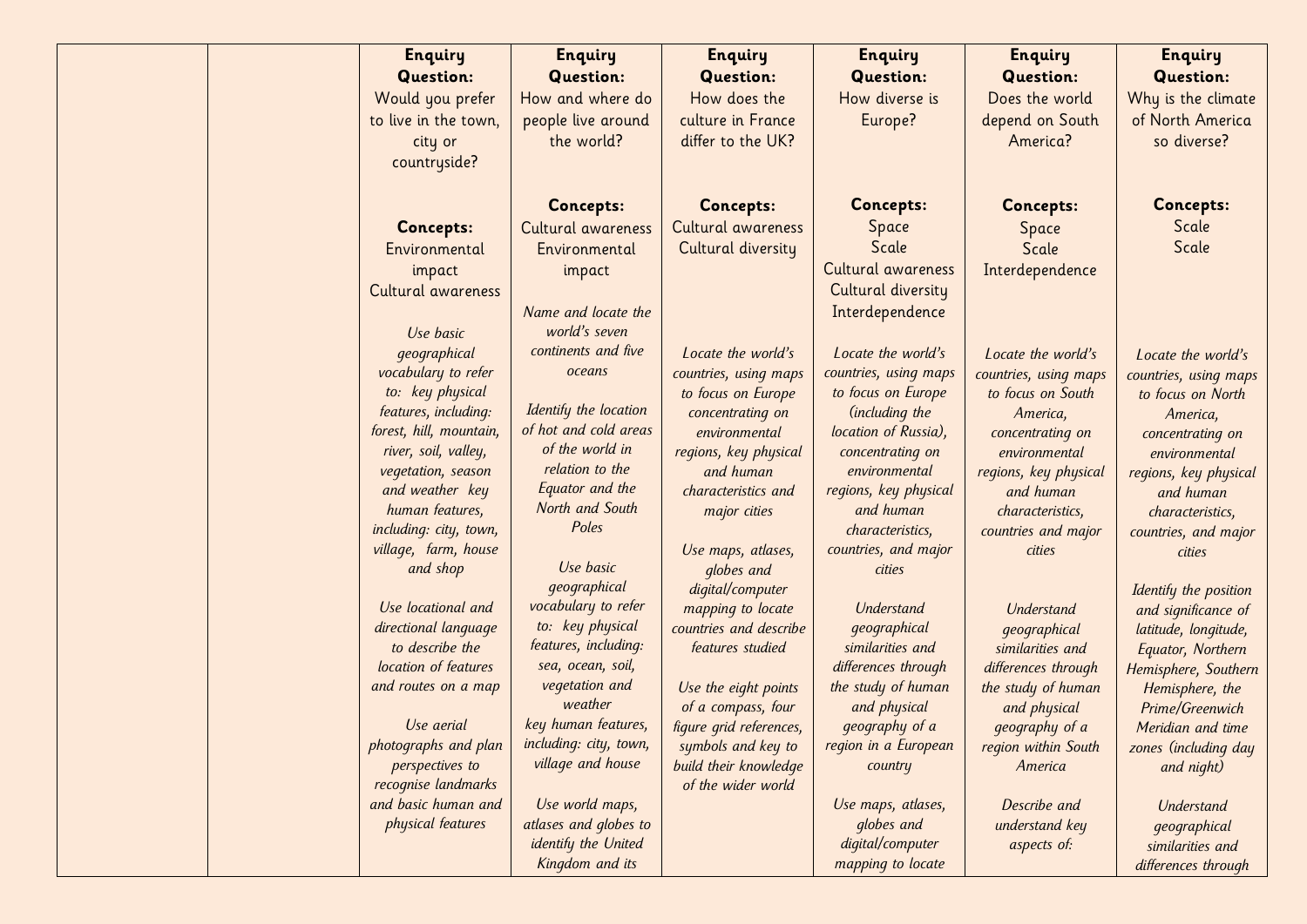| countries, as well as<br>the countries,<br>continents and oceans<br>Use simple compass<br>directions and<br>locational and<br>directional language<br>to describe the<br>location of features | countries and describe<br>features studied<br>Use the eight points<br>of a compass, four<br>and six-figure grid<br>references, symbols<br>and key to build their<br>knowledge of the<br>wider world | physical geography,<br>including: climate<br>zones<br>human geography,<br>including: economic<br>activity including<br>trade links<br>Use maps, atlases,<br>globes and<br>digital/computer<br>mapping to locate<br>countries and describe<br>features studied<br>Use the eight points<br>of a compass, four<br>and six-figure grid<br>references, symbols<br>and key to build their<br>knowledge of the<br>wider world | the study of human<br>and physical<br>geography of a<br>region within North<br>America<br>Use maps, atlases,<br>globes and<br>digital/computer<br>mapping to locate<br>countries and describe<br>features studied<br>Use the eight points<br>of a compass, four<br>and six-figure grid<br>references, symbols<br>and key to build their<br>knowledge of the<br>wider world |
|-----------------------------------------------------------------------------------------------------------------------------------------------------------------------------------------------|-----------------------------------------------------------------------------------------------------------------------------------------------------------------------------------------------------|------------------------------------------------------------------------------------------------------------------------------------------------------------------------------------------------------------------------------------------------------------------------------------------------------------------------------------------------------------------------------------------------------------------------|----------------------------------------------------------------------------------------------------------------------------------------------------------------------------------------------------------------------------------------------------------------------------------------------------------------------------------------------------------------------------|
|                                                                                                                                                                                               |                                                                                                                                                                                                     |                                                                                                                                                                                                                                                                                                                                                                                                                        |                                                                                                                                                                                                                                                                                                                                                                            |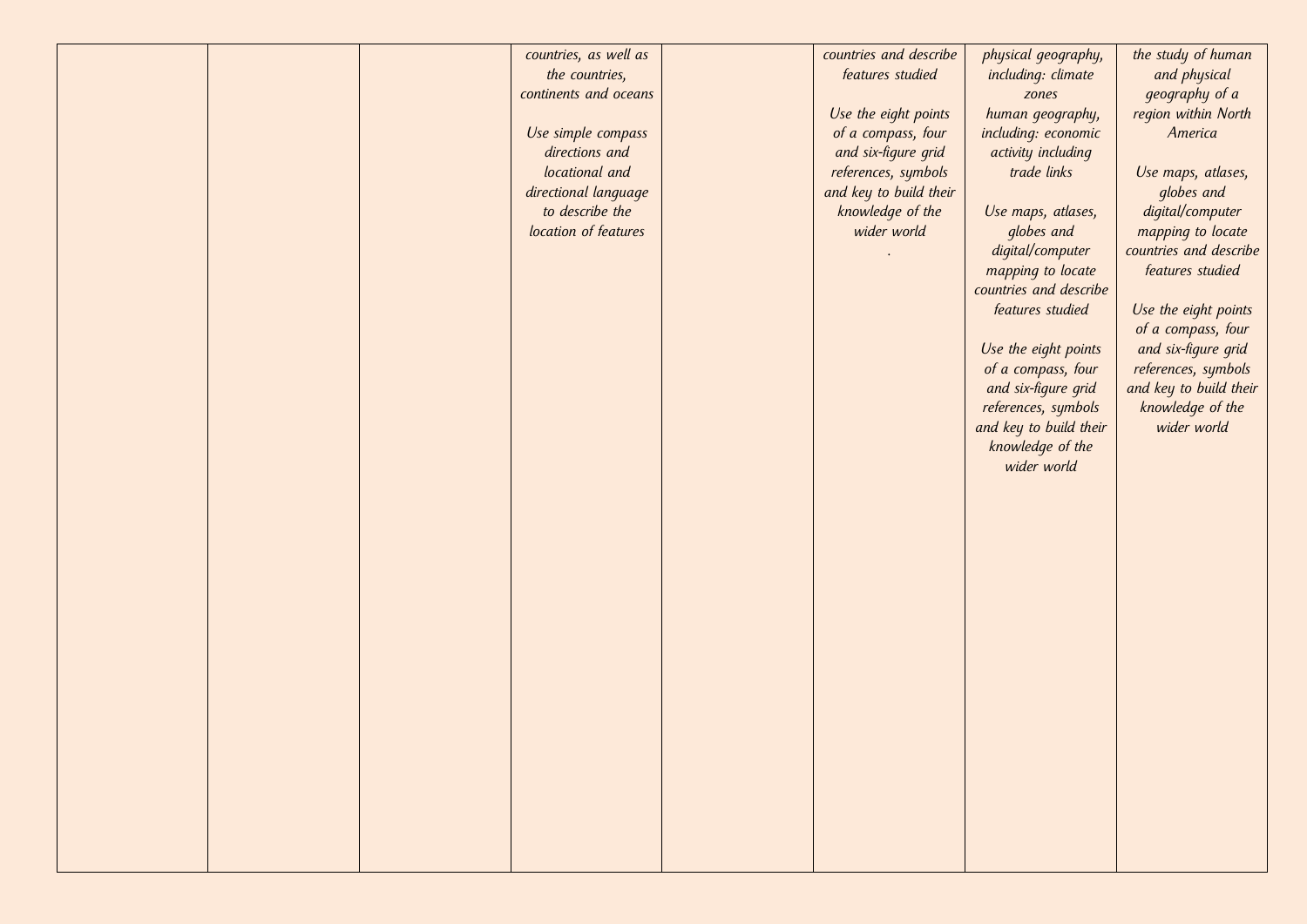| <b>Enquiry</b>                          | <b>Enquiry</b>                       | <b>Enquiry</b>                        | <b>Enquiry</b>         | <b>Enquiry</b>                           | <b>Enquiry</b>                   |
|-----------------------------------------|--------------------------------------|---------------------------------------|------------------------|------------------------------------------|----------------------------------|
| <b>Question:</b>                        | <b>Question:</b>                     | <b>Question:</b>                      | <b>Question:</b>       | <b>Question:</b>                         | <b>Question:</b>                 |
| Why do we like to                       | Where would you                      | Where is the world                    | Why is the River       | Should the                               | Why are there so                 |
| be beside the                           | prefer to live:                      | would you like to                     | Irwell so important    | Amazon rainforest                        | many natural                     |
| seaside?                                | England or Kenya?                    | live?                                 | to Greater             | be important to us                       | disasters?                       |
|                                         |                                      |                                       | Manchester?            | all?                                     |                                  |
|                                         |                                      |                                       |                        |                                          |                                  |
|                                         | <b>Concepts:</b>                     |                                       |                        |                                          | <b>Concepts:</b>                 |
| <b>Concepts:</b>                        | Scale                                | <b>Concepts:</b>                      | <b>Concepts:</b>       | <b>Concepts:</b>                         | Space                            |
| Environmental                           | Space                                | Scale                                 | Interdependence        | Space                                    | Scale                            |
| impact                                  | Cultural awareness                   | Space                                 |                        | Scale                                    | Environmental                    |
| Cultural awareness                      | Cultural diversity                   |                                       |                        | Cultural awareness                       | impact                           |
|                                         |                                      |                                       |                        | Cultural diversity                       | Sustainable                      |
|                                         | <b>Understand</b>                    |                                       |                        | Environmental                            | development                      |
|                                         | qeographical                         | Identify the position                 | Name and locate        | impact                                   | Interdependence                  |
| Name, locate and                        | similarities and                     | and significance of                   | geographical regions   | Sustainable                              |                                  |
| identify characteristics                | differences through                  | latitude, longitude,                  | and identify human     | development                              |                                  |
| of the four countries                   | studying the human                   | Equator, Northern                     | and physical           |                                          | Describe and                     |
| and capital cities of                   | and physical                         | Hemisphere, Southern                  | characteristics, key   | Locate the world's                       | understand key                   |
| the United Kingdom                      | geography of a small                 | Hemisphere, Arctic                    | topographical features | countries, using maps                    | aspects of:                      |
| and its surrounding                     | area of the United                   | and Antarctic Circle                  | (including coasts and  | to focus on South                        | physical geography,              |
| seas                                    | Kingdom, and of a<br>small area in a |                                       | rivers)                | America,                                 | including: mountains,            |
|                                         | contrasting non-                     |                                       | Describe and           | concentrating on                         | volcanoes and                    |
| Use basic                               | European country                     | Use maps, atlases,                    | understand key         | environmental                            | earthquakes                      |
| geographical                            |                                      | globes and                            | aspects of:            | regions, key physical                    |                                  |
| vocabulary to refer<br>to: key physical | Use basic                            | digital/computer<br>mapping to locate | physical geography,    | and human                                | Use maps, atlases,<br>globes and |
| features, including:                    | geographical                         | countries and describe                | including: rivers and  | characteristics,<br>countries, and major | digital/computer                 |
| beach, cliff, coast,                    | vocabulary to refer                  | features studied                      | the water cycle        | cities                                   | mapping to locate                |
| mountain, sea, ocean,                   | to: key physical                     |                                       |                        |                                          | countries and describe           |
| river, valley, season                   | features, including:                 | Use the eight points                  | Use maps, atlases,     | Identify the position                    | features studied                 |
| and weather                             | mountain, sea, ocean,                | of a compass, four                    | globes and             | and significance of                      |                                  |
| key human features,                     | river, and weather                   | and six-figure grid                   | digital/computer       | latitude, longitude,                     | Use the eight points             |
| including: city, town,                  | key human features,                  | references, symbols                   | mapping to locate      | Equator, Northern                        | of a compass, four               |
| village, house, port,                   | including: city, house,              | and key (including                    | countries and describe | Hemisphere, Southern                     | and six-figure grid              |
| harbour and shop                        | and shop                             | the use of Ordnance                   | features studied       | Hemisphere, the                          | references, symbols              |
|                                         | Use world maps,                      | Survey maps) to build                 | Use the eight points   | Tropics of Cancer and                    | and key to build their           |
| Use locational and                      | atlases and globes to                | their knowledge of                    | of a compass, four     | Capricorn                                | knowledge of the                 |
| directional language                    |                                      |                                       |                        |                                          | wider world                      |
| to describe the                         | identify the United                  |                                       | and six-figure grid    |                                          |                                  |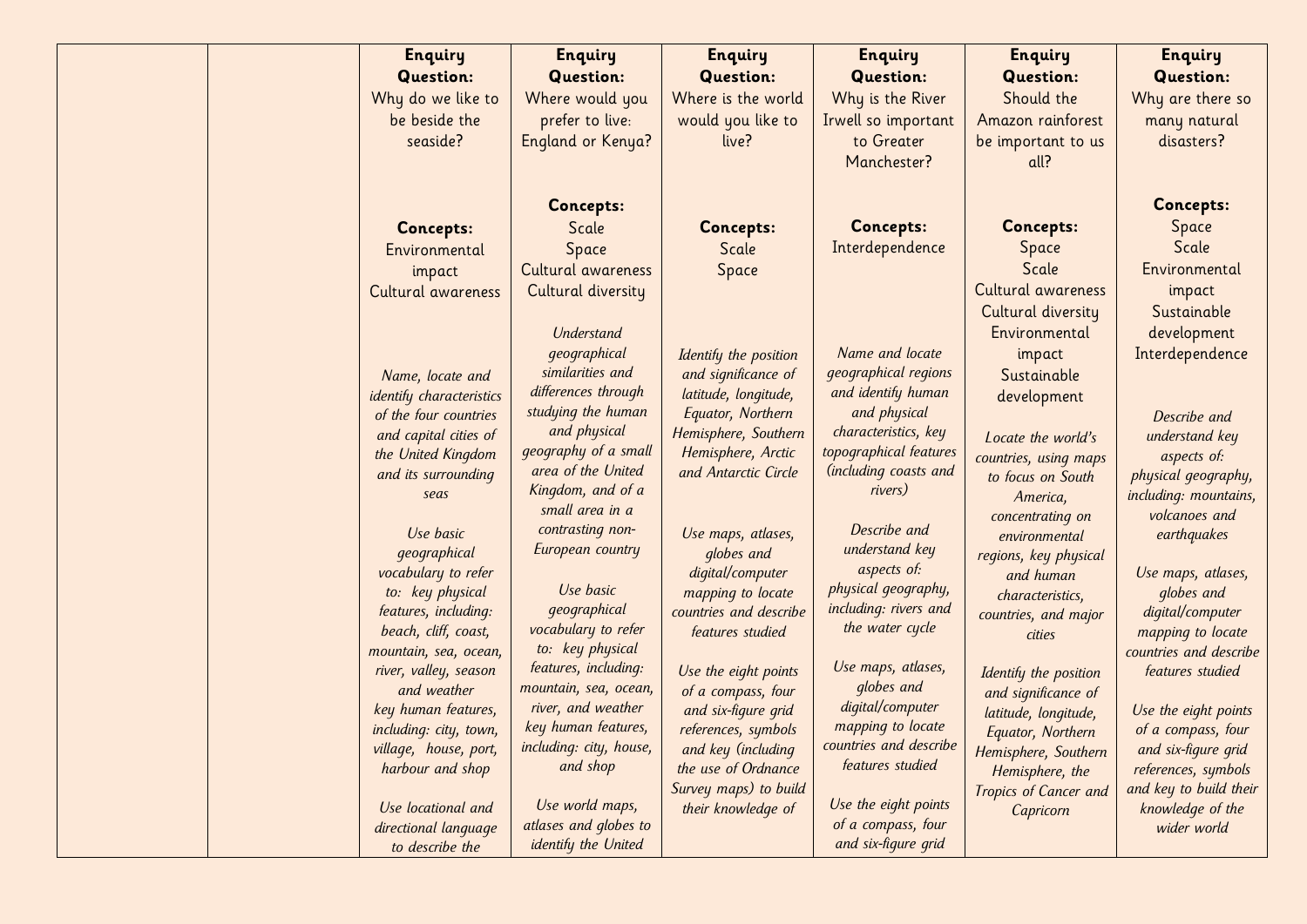|  | location of features<br>and routes on a map<br>Use aerial<br>photographs and plan<br>perspectives to<br>recognise landmarks<br>and basic human and<br>physical features<br><b>Enquiry</b> | Kingdom and its<br>countries, as well as<br>the countries,<br>continents and oceans<br>Use simple compass<br>directions and<br>locational and<br>directional language<br>to describe the<br>location of features<br>and routes on a map<br>Use aerial<br>photographs and plan<br>perspectives to<br>recognise landmarks<br>and basic human and<br>physical features<br>Devise a simple map;<br>and use and construct<br>basic symbols in a | the United Kingdom<br>and the wider world<br>Use fieldwork to<br>observe, measure,<br>record and present<br>the human and<br>physical features in<br>the local area using a<br>range of methods,<br>including sketch<br>maps, plans and<br>graphs, and digital<br>technologies. | references, symbols<br>and key (including<br>the use of Ordnance<br>Survey maps) to build<br>their knowledge of<br>the United Kingdom<br>and the wider world<br>Use fieldwork to<br>observe, measure,<br>record and present<br>the human and<br>physical features in<br>the local area using a<br>range of methods,<br>including sketch<br>maps, plans and<br>graphs, and digital<br>technologies. | Describe and<br>understand key<br>aspects of:<br>physical geography,<br>including: climate<br>zones, biomes and<br>vegetation belts<br>human geography,<br>including: economic<br>activity including<br>trade links<br>Use maps, atlases,<br>globes and<br>digital/computer<br>mapping to locate<br>countries and describe<br>features studied<br>Use the eight points<br>of a compass, four<br>and six-figure grid |  |
|--|-------------------------------------------------------------------------------------------------------------------------------------------------------------------------------------------|--------------------------------------------------------------------------------------------------------------------------------------------------------------------------------------------------------------------------------------------------------------------------------------------------------------------------------------------------------------------------------------------------------------------------------------------|---------------------------------------------------------------------------------------------------------------------------------------------------------------------------------------------------------------------------------------------------------------------------------|----------------------------------------------------------------------------------------------------------------------------------------------------------------------------------------------------------------------------------------------------------------------------------------------------------------------------------------------------------------------------------------------------|---------------------------------------------------------------------------------------------------------------------------------------------------------------------------------------------------------------------------------------------------------------------------------------------------------------------------------------------------------------------------------------------------------------------|--|
|  | <b>Question:</b><br>Where do the<br>leaves go in<br>winter?<br><b>Concepts:</b><br>Environmental<br>impact<br>Identify seasonal                                                           | key                                                                                                                                                                                                                                                                                                                                                                                                                                        |                                                                                                                                                                                                                                                                                 |                                                                                                                                                                                                                                                                                                                                                                                                    | references, symbols<br>and key to build their<br>knowledge of the<br>wider world                                                                                                                                                                                                                                                                                                                                    |  |
|  | and daily weather<br>patterns in the<br><b>United Kingdom</b><br>Use basic<br>geographical<br>vocabulary to refer                                                                         |                                                                                                                                                                                                                                                                                                                                                                                                                                            |                                                                                                                                                                                                                                                                                 |                                                                                                                                                                                                                                                                                                                                                                                                    |                                                                                                                                                                                                                                                                                                                                                                                                                     |  |